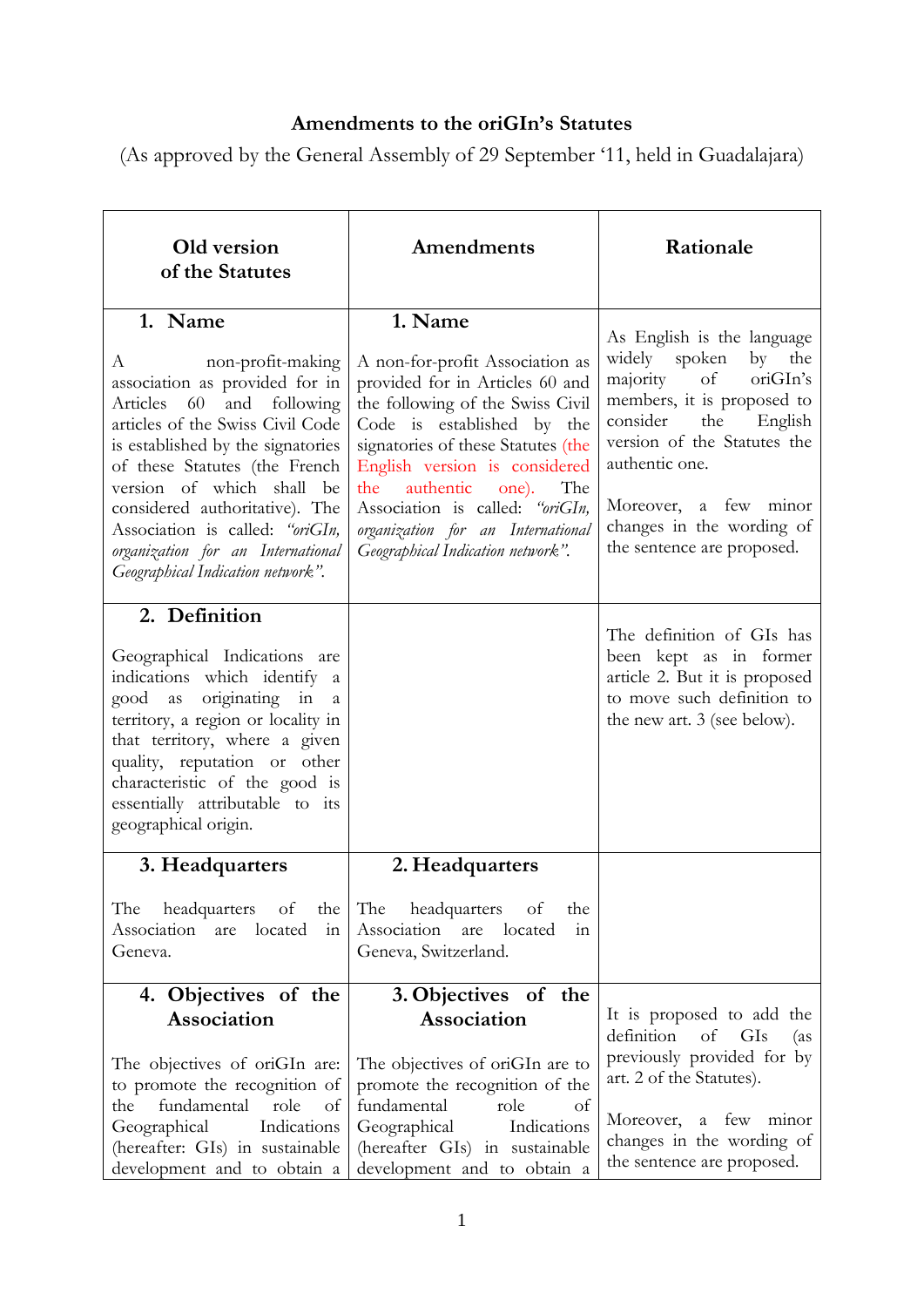| better protection for GIs at the<br>international level.<br>In<br>order<br>these<br>attain<br>to<br>oriGIn<br>objectives,<br>shall<br>contribute to the development<br>of an international network of<br>producers for the protection<br>and the promotion of GIs<br>throughout the<br>world.<br>In<br>particular, oriGIn:<br>shall<br>encourage<br>exchanges<br>and<br>cooperation among GI<br>producers,<br>such<br>as<br>transfer of experience<br>and expertise;<br>shall campaign for the<br>п<br>granting of technical<br>assistance in favour of<br>producers throughout<br>the world in order to<br>let them benefit from<br>the assets of GIs;<br>shall communicate in a<br>п<br>coherent<br>way<br>producers' opinions in<br>favour<br>of<br>better<br>protection for GIs in<br>negotiations held at the<br>international level;<br>shall<br>keep<br>regular<br>with<br>contacts<br>international<br>organizations liable to<br>facilitate the realization<br>of its objectives.<br>shall seek to promote<br>and defend GIs.<br>shall<br>fight<br>against<br>counterfeiting<br>and<br>other usurpation. | better protection for GIs at the<br>international level. GIs<br>are<br>indications which identify<br>a<br>originating in<br>good<br>as<br>a<br>territory, a region or locality in<br>that territory, where a given<br>quality, reputation or other<br>characteristic of the good is<br>essentially attributable to its<br>geographical origin.<br>achieve<br>In order<br>these<br>to<br>oriGIn<br>objectives,<br>shall<br>contribute to the development<br>of an international network of<br>producers for the protection<br>and the promotion of GIs<br>throughout<br>the<br>world.<br>In<br>particular, oriGIn shall:<br>encourage exchange of<br>experience and expertise<br>as well as cooperation<br>among GI producers;<br>campaign for enhanced<br>п<br>technical<br>assistance<br>projects in favor of<br>producers<br>throughout<br>the world<br>aimed<br>at<br>allowing them to benefit<br>from<br>the<br>local<br>- GI<br>potential;<br>communicate to policy-<br>makers and the public at<br>the producers'<br>large<br>point of view in favor<br>of better GI protection<br>the<br>international<br>at<br>level;<br>keep regular contacts<br>with those international<br>which<br>organizations<br>facilitate<br>the<br>may<br>realization<br>of<br>its<br>objectives; |  |
|-------------------------------------------------------------------------------------------------------------------------------------------------------------------------------------------------------------------------------------------------------------------------------------------------------------------------------------------------------------------------------------------------------------------------------------------------------------------------------------------------------------------------------------------------------------------------------------------------------------------------------------------------------------------------------------------------------------------------------------------------------------------------------------------------------------------------------------------------------------------------------------------------------------------------------------------------------------------------------------------------------------------------------------------------------------------------------------------------------------------|-------------------------------------------------------------------------------------------------------------------------------------------------------------------------------------------------------------------------------------------------------------------------------------------------------------------------------------------------------------------------------------------------------------------------------------------------------------------------------------------------------------------------------------------------------------------------------------------------------------------------------------------------------------------------------------------------------------------------------------------------------------------------------------------------------------------------------------------------------------------------------------------------------------------------------------------------------------------------------------------------------------------------------------------------------------------------------------------------------------------------------------------------------------------------------------------------------------------------------------------------------------------------------------|--|
|                                                                                                                                                                                                                                                                                                                                                                                                                                                                                                                                                                                                                                                                                                                                                                                                                                                                                                                                                                                                                                                                                                                   | promote and defend<br>GIs;<br>fight<br>against<br>GI<br>counterfeiting and<br>any<br>kind of usurpation.                                                                                                                                                                                                                                                                                                                                                                                                                                                                                                                                                                                                                                                                                                                                                                                                                                                                                                                                                                                                                                                                                                                                                                            |  |
|                                                                                                                                                                                                                                                                                                                                                                                                                                                                                                                                                                                                                                                                                                                                                                                                                                                                                                                                                                                                                                                                                                                   |                                                                                                                                                                                                                                                                                                                                                                                                                                                                                                                                                                                                                                                                                                                                                                                                                                                                                                                                                                                                                                                                                                                                                                                                                                                                                     |  |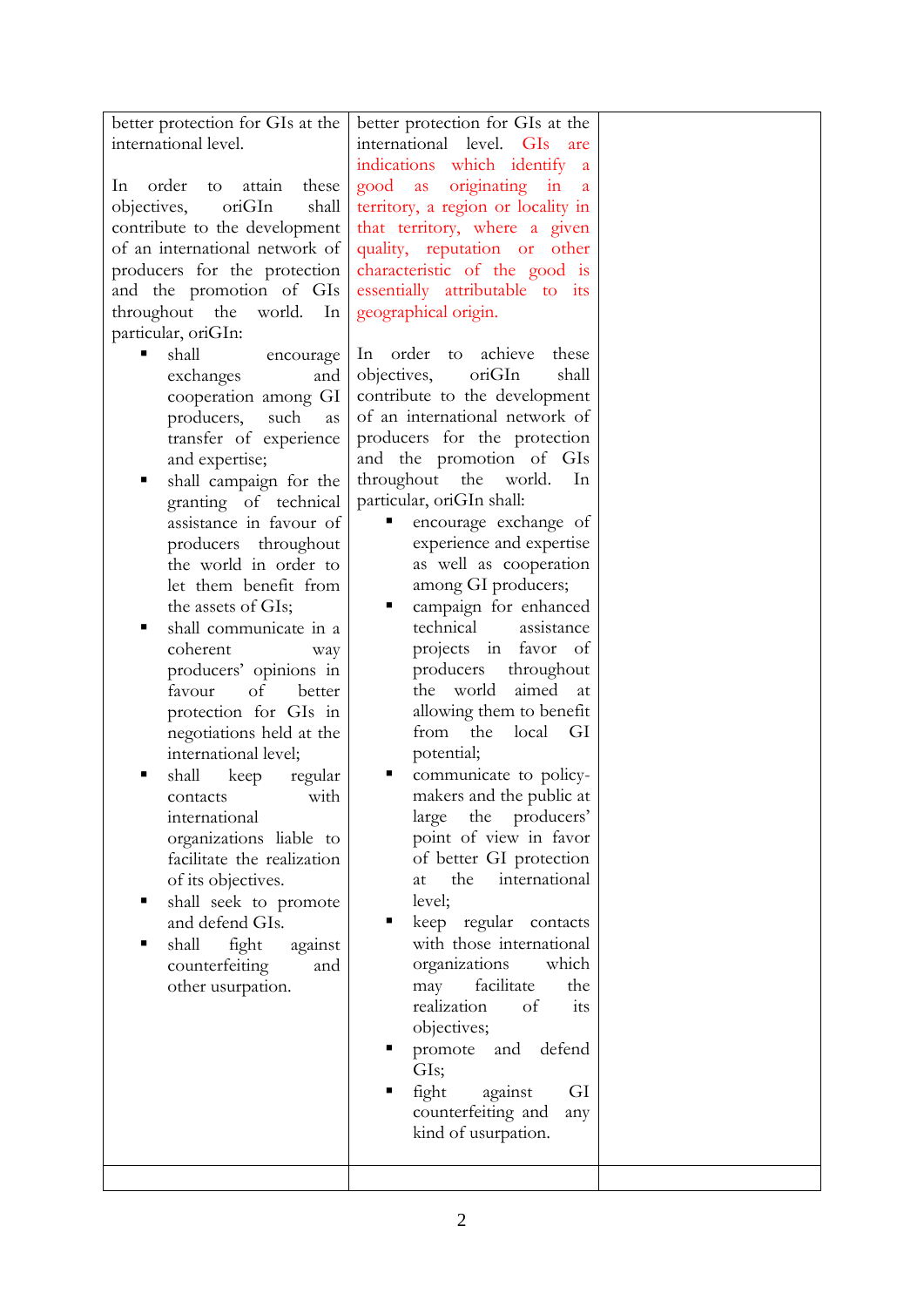# **5. Membership**

Membership of the Association shall be open to any GI association, group of GI producers, and any producers' association or group that is likely to benefit from the right to protection of a GI. Associations consisting in different groups of producers of different products may also be members of oriGIn.

Associate members of oriGIn are persons or organizations, who are interested professionally or personally to defend the objectives of oriGIn. Associate Members shall have a consultative vote. Constitute a group that benefits from a deliberation vote.

Adhesion requests may be addressed to the Management Committee in writing.

Any member may renounce his membership of the association by notification addressed to the Association in writing at least one month before the General Assembly. The contribution for the current year shall be due.

Any admission of new members shall be approved by the Management Committee and ratified by the General Assembly. The status of membership is acquired on payment of the contribution.

Any member who is committed to the payment of a contribution but who is in arrears with this contribution for two consecutive years is

## **4. Membership**

Members of oriGIn are:

- groups of GI producers (hereafter GI Groups);
- associations of groups representing GIs from the same sector or GIs from multiple sectors (hereafter Collective Members).

Associate members of oriGIn are individuals or organizations which support the objectives of the Association.

Members and associate members cannot be held individually responsible for the obligations of the Association.

Adhesion requests shall be addressed in writing to the Secretariat. The admission of new members shall be approved by the Executive Committee. Following this, the membership becomes effective upon payment of the annual contribution.

Any member or associate member may terminate its membership by notification addressed in writing to the Secretariat at least one month before the end of the year. In such cases, the annual contribution is due.

Any member or associate member in arrears with the payment of the annual contribution for two consecutive years is considered as having renounced to its membership.

The Executive Committee may exclude any member or It is proposed that key decisions concerning the membership are taken by the Executive Committee (for the ratio, see art.6).

Moreover, a few minor changes in the wording of the sentence are proposed.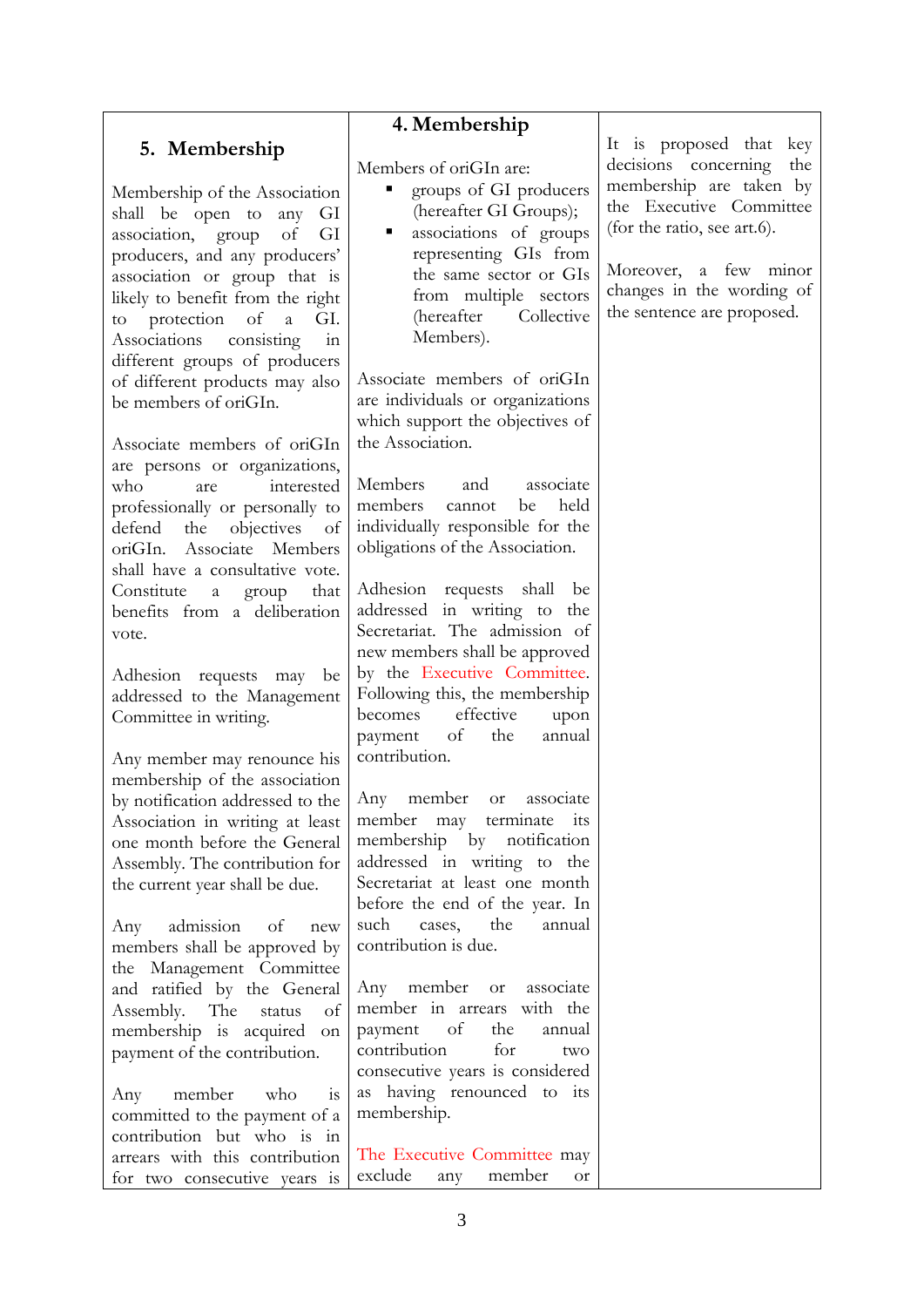| considered<br>having<br>as<br>renounced his membership.<br>The Management Committee<br>may exclude any member who<br>does not respect the Statutes<br>whose<br>actions<br>and<br>may<br>prejudice the interests of the<br>Association or its reputation.<br>This member can appeal the<br>decision<br>the<br>General<br>to<br>Assembly (GA), by lodging his<br>appeal in writing at least one<br>month in advance<br>of<br>its<br>consideration in GA.<br>Members may not be held<br>individually responsible for the<br>obligations of the Association. | associate member which does<br>not respect the Statutes or<br>whose actions may prejudice<br>the interests of the Association<br>or its reputation. The member<br>or associate member at issue<br>can appeal the decision to the<br>General Assembly, by lodging<br>his appeal in writing, at least<br>one month before the General<br>Assembly.                                                                                                                                                                                                                                                                                  |                                                                                                                                                                                                                                                                                                 |
|----------------------------------------------------------------------------------------------------------------------------------------------------------------------------------------------------------------------------------------------------------------------------------------------------------------------------------------------------------------------------------------------------------------------------------------------------------------------------------------------------------------------------------------------------------|-----------------------------------------------------------------------------------------------------------------------------------------------------------------------------------------------------------------------------------------------------------------------------------------------------------------------------------------------------------------------------------------------------------------------------------------------------------------------------------------------------------------------------------------------------------------------------------------------------------------------------------|-------------------------------------------------------------------------------------------------------------------------------------------------------------------------------------------------------------------------------------------------------------------------------------------------|
| 6. Resources<br>The budget of oriGIn shall be<br>financed from the following<br>the<br>annual<br>sources:<br>contributions of members and<br>associated<br>members;<br>subventions, given<br>the<br>to<br>Association<br>to<br>attain<br>1t <sub>S</sub><br>objectives; gifts; bequests and<br>other contributions that it may<br>receive. The amount of the<br>General Assembly.                                                                                                                                                                        | 5. Resources<br>The budget of oriGIn shall be<br>financed from the following<br>the<br>sources:<br>annual<br>contributions of members and<br>associate members, subventions<br>given to the Association to<br>its<br>objectives;<br>meet<br>gifts;<br>bequests;<br>other<br>and<br>any<br>contributions it may receive.<br>contributions is fixed by the The General Assembly fixes the<br>amount of annual contribution<br>for each category of members<br>and associate members with<br>three crossed criteria:<br>member/associate<br>member;<br>GI<br>group/collective<br>member;<br>full contribution/basic<br>contribution. | It is proposed to clarify that<br>annual<br>contribution<br>the<br>depends on several criteria<br>(this)<br>previously<br>was<br>mentioned in art. 9 of the<br>Statutes and in the Internal<br>Regulation).<br>Moreover, a few minor<br>changes in the wording of<br>the sentence are proposed. |
| 7. Organs                                                                                                                                                                                                                                                                                                                                                                                                                                                                                                                                                | 6. Bodies                                                                                                                                                                                                                                                                                                                                                                                                                                                                                                                                                                                                                         |                                                                                                                                                                                                                                                                                                 |
| 7.1 General Assembly<br>The General Assembly shall be<br>all members<br>and<br>open to<br>associate<br>members,<br>but                                                                                                                                                                                                                                                                                                                                                                                                                                   | 6.1 General Assembly<br>The General Assembly is open<br>to all members and associate<br>members.                                                                                                                                                                                                                                                                                                                                                                                                                                                                                                                                  | The role of the General<br>Assembly has been kept as<br>provided for by the current<br>version of the Statutes. To<br>allow a coherent carrying<br>out of its works, it is                                                                                                                      |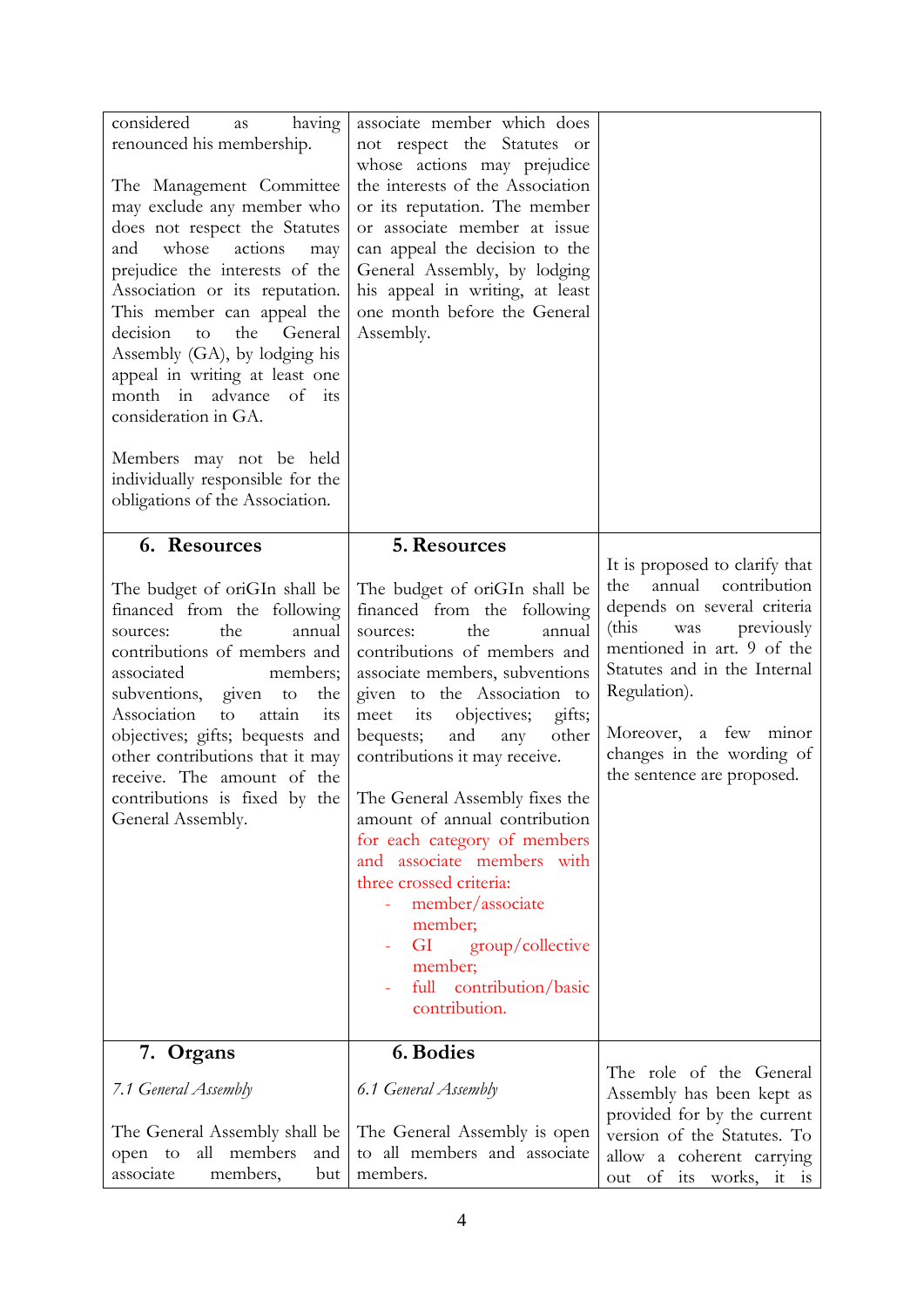| exclusively to those who shall                                     |                                          | proposed to add a provision                          |
|--------------------------------------------------------------------|------------------------------------------|------------------------------------------------------|
| have a voting right according                                      | The General Assembly shall:              | concerning the fact that the                         |
| to the following rules:                                            | approve<br><sub>or</sub><br>reject       | General Assembly<br>can                              |
| associations<br>Ξ                                                  | proposed amendments                      | decide exclusively upon the                          |
| representing<br>various                                            | of the Statutes;                         | its<br>agenda.<br>issues<br>on                       |
| groups of producers of                                             | approve or reject the<br>п               | However, members have                                |
| different products and                                             | annual report of the                     | the possibility to ask for                           |
| which shall<br>pay<br>$\rm{a}$                                     | activities;                              | items to be included in the                          |
| collective membership                                              | approve or reject the<br>п               | agenda at least one month                            |
| fee: 5 votes                                                       | accounts;                                | before<br>General<br>the                             |
| members who shall pay<br>Е                                         | decide the strategy of<br>п              | Assembly. Moreover, a few                            |
| a full membership fee:                                             | the Association;                         | minor changes<br>the<br>in                           |
| 2 vote                                                             | Ξ<br>decide upon the appeals             | wording and the order of                             |
| members who shall pay<br>п                                         | against exclusions<br>of                 | the sentences concerning                             |
| a basic membership                                                 | members and associate                    | the General Assembly are                             |
| fee: 1 vote                                                        | members;                                 | proposed.                                            |
|                                                                    | decide<br>٠<br>the<br>upon               |                                                      |
| To exercise the right of vote                                      | dissolution<br>of<br>the                 | The role of the President                            |
| during the General Assembly,<br>members shall be in order on       | Association<br>the<br>and                | has been kept as in the                              |
|                                                                    | attribution<br>of<br>the                 | version of<br>the<br>current                         |
| the payment of their fees.                                         | remaining funds/goods;                   | Statutes.<br>A few<br>minor                          |
| Associate members shall have a                                     | fix<br>the<br>п<br>amount<br>of          | changes in the wording of                            |
| consultative vote as well as one                                   | annual contributions;                    | the sentences concerning                             |
| voice and deliberation vote for                                    | elect the President of<br>٠              | the President are proposed.                          |
| such group of members.                                             | the Association;<br>٠                    | A mechanism for presenting                           |
|                                                                    | the<br>Vice-<br>elect                    | candidatures<br>the<br>to                            |
| Decisions shall be adopted by                                      | Presidents<br>of<br>the                  | Presidency is provided.                              |
| majority of<br>members<br>the                                      | Association;                             |                                                      |
| attending the<br>Assembly                                          | elect the members of<br>Executive<br>the | The major change concerns<br>the establishment of an |
| meeting. The ordinary General                                      | Committee.                               | Executive<br>Committee,                              |
| Assembly shall meet at least                                       |                                          | which has the responsibility                         |
| once every two<br>years<br>in                                      | Decisions taken by the General           | to ensure the management                             |
| ordinary session<br>upon                                           | Assembly are considered valid if         | of the Association. This                             |
| convocation<br>least<br>at<br>two<br>months before the date of the | adopted by a majority of votes           | would better reflect the                             |
|                                                                    | arising from<br>the members              | current functioning of the                           |
| meeting. An agenda shall be<br>prepared. Any proposal for the      | attending or being represented           | Association. It is proposed                          |
| amendment of these Statutes                                        | in the meeting. The voting               | only<br>that<br>individuals                          |
| may be communicated to the                                         | rights are as follows:                   | representing members of                              |
| members at the same time as                                        | collective Members with                  | the Association can serve in                         |
| the convocation.                                                   | full<br>contribution:<br>5               | the Executive Committee.                             |
|                                                                    | votes;                                   | A mechanism for presenting                           |
| The General Assembly shall:                                        | GI Group with full                       | candidatures is provided. To                         |
| adopt<br><b>or</b><br>reject                                       | contribution: 2 votes;                   | ensure the commitment of                             |
| amendments<br>οf<br>the                                            | members with<br>basic<br>п               | if<br>members,<br>this<br><i>its</i>                 |
| Statutes;                                                          | contribution: 1 vote;                    | amendment is approved, it                            |
| adopt the annual report<br>Е                                       | associate<br>п<br>members:               | is proposed to mention in                            |
| of the activities of the                                           | consultative vote.                       | the Internal Regulation that                         |
| Management                                                         |                                          | the<br>members<br>of<br>the                          |
| Committee;                                                         | To exercise the right of vote            | Executive Committee must                             |
| adopt or<br>reject the                                             | during the General Assembly,             | attend at least $3/4^{\text{th}}$ of its             |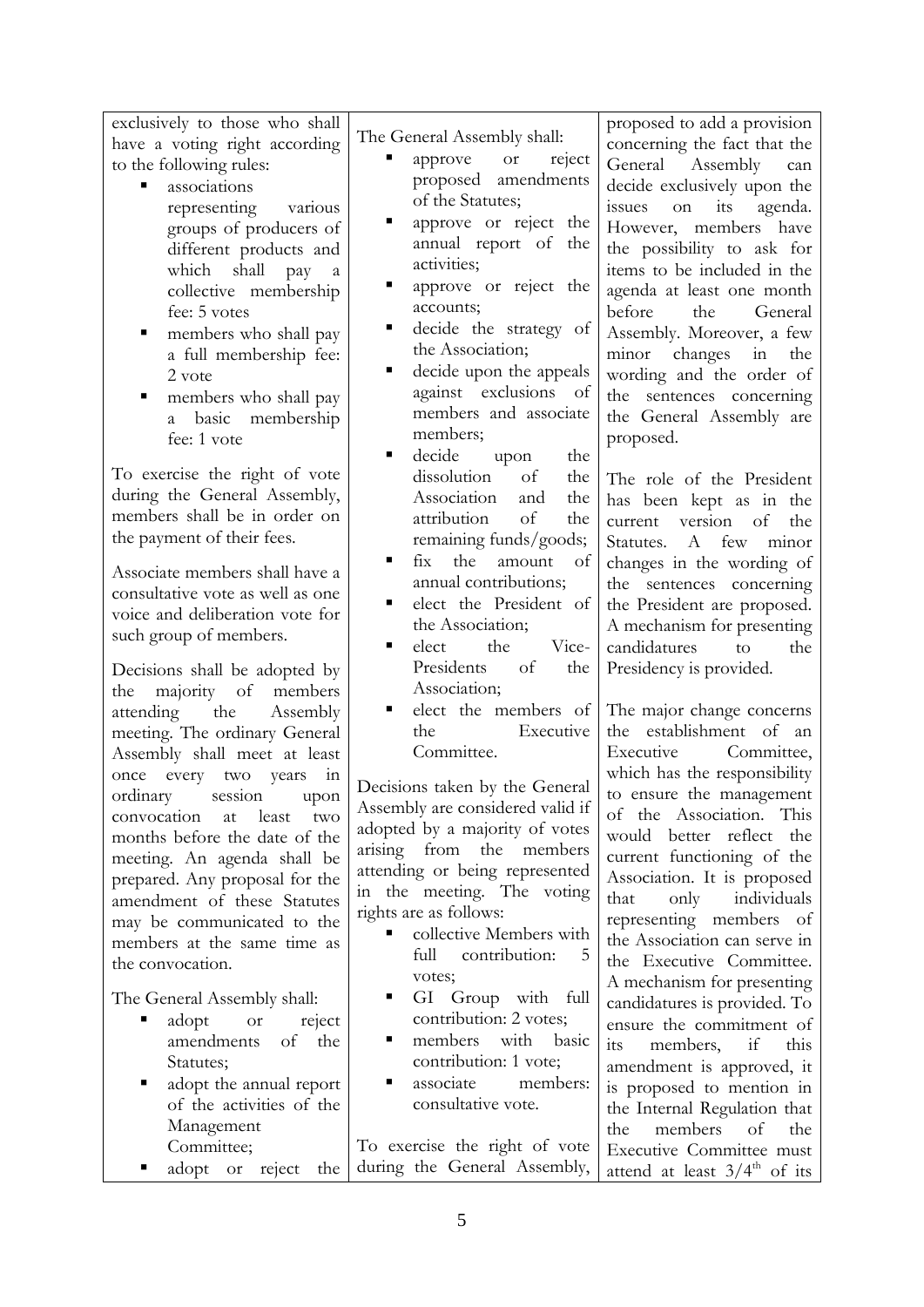| budget;                          | members shall be in order with                                 | this<br>meetings<br>in<br>and,   |
|----------------------------------|----------------------------------------------------------------|----------------------------------|
| decide upon political            | the payment of their annual                                    | respect, must cover their        |
| of<br>options<br>the             | contribution.                                                  | travel<br>and<br>own             |
| Association<br>upon              |                                                                | accommodation expenses.          |
| proposal<br>by<br>the            | The General Assembly shall                                     |                                  |
| Management                       | meet at least once every two                                   | As a result, the Management      |
| Committee;                       | years in ordinary session. It                                  | Committee, the Technical         |
| decision<br>the<br>٠<br>on       | shall be called at least two                                   | Committee<br>(and<br>the         |
| members'<br>proposals            | months before the date of the                                  | within<br>Treasurer<br>the       |
| previously presented to          | meeting. An agenda shall be                                    | Technical<br>Committee)          |
| Technical<br>the                 | prepared by<br>the<br>Executive                                | would<br>disappear<br>as         |
| Committee;                       | The<br>Committee.<br>General                                   | independent bodies. While        |
| the<br>vote<br>п<br>upon         | shall<br>Assembly<br>in<br>meet                                | not forming anymore the          |
| discharge<br>$\sigma$ f<br>the   | extraordinary<br>the<br>session<br>at                          | Management Committee,            |
| members<br>of<br>the             | the<br>of<br>Executive<br>request                              | Vice-Presidents will still pay   |
| Management                       | Committee or of one-fifth of                                   | a key role within<br>the         |
| Committee;                       | of<br>members<br>the<br>the                                    | Association. A mechanism         |
| decide<br>upon<br>the            | Association.                                                   | for presenting candidatures      |
| appeals<br>against               |                                                                | to the Vice-Presidencies is      |
| exclusions of members;           | Amendments of the Statutes                                     | provided.                        |
| decide<br>the<br>٠<br>upon       | shall be prepared by the                                       |                                  |
| dissolution<br>of<br>the         | Executive Committee. Then                                      | To convey a more dynamic         |
| Association<br>the<br>and        | they shall be communicated to                                  | image of the Association, it     |
| of<br>attribution<br>the         | the members at least 1 month                                   | is proposed to rename the        |
| balance of remaining             | before the General Assembly.                                   | position<br>of<br>Secretary      |
| goods;                           |                                                                | General<br>Managing<br><b>as</b> |
| the<br>different<br>fix<br>п     | The General Assembly<br>can                                    | Director. The tasks of the       |
| quantities<br>of<br>annual       | decide exclusively upon the                                    | Managing Director are not        |
| fees;                            | issues on its agenda. Members                                  | specifically mentioned in        |
| Ratify the acceptation           | can ask for items to be included                               | the Statutes because they        |
| of new members.                  | in the agenda at least one                                     | directly depend on those         |
|                                  | month before<br>the General                                    | assigned by the Executive        |
| The General Assembly shall       | Assembly.                                                      | Committee.                       |
| appoint, by a show of hands, or  |                                                                |                                  |
| if a third of the present        | 6.2 President and Vice-Presidents                              |                                  |
| member calls for it, by a secret |                                                                |                                  |
| vote, for duration of two        | The President represents the                                   |                                  |
| renewable years:                 | Association at the world level.                                |                                  |
| the president,                   |                                                                |                                  |
| the vice-presidents.             | The Vice-Presidents represent                                  |                                  |
|                                  | Association<br>in<br>their<br>the                              |                                  |
| The President and the Vice-      | They<br>respective<br>region.                                  |                                  |
| Presidents<br>shall<br>represent | oriGIn<br>promote<br>and<br>its                                |                                  |
| different regions of the world.  | objectives.                                                    |                                  |
| The General Assembly shall       |                                                                |                                  |
| meet in extraordinary session    | The President and the Vice-                                    |                                  |
| upon convocation by the          | Presidents<br>shall<br>represent                               |                                  |
| Management Committee or at       | different regions of the world.<br>The President and the Vice- |                                  |
| the request of one-fifth of the  | Presidents are elected for a                                   |                                  |
| members                          | period of two renewable years.                                 |                                  |
|                                  |                                                                |                                  |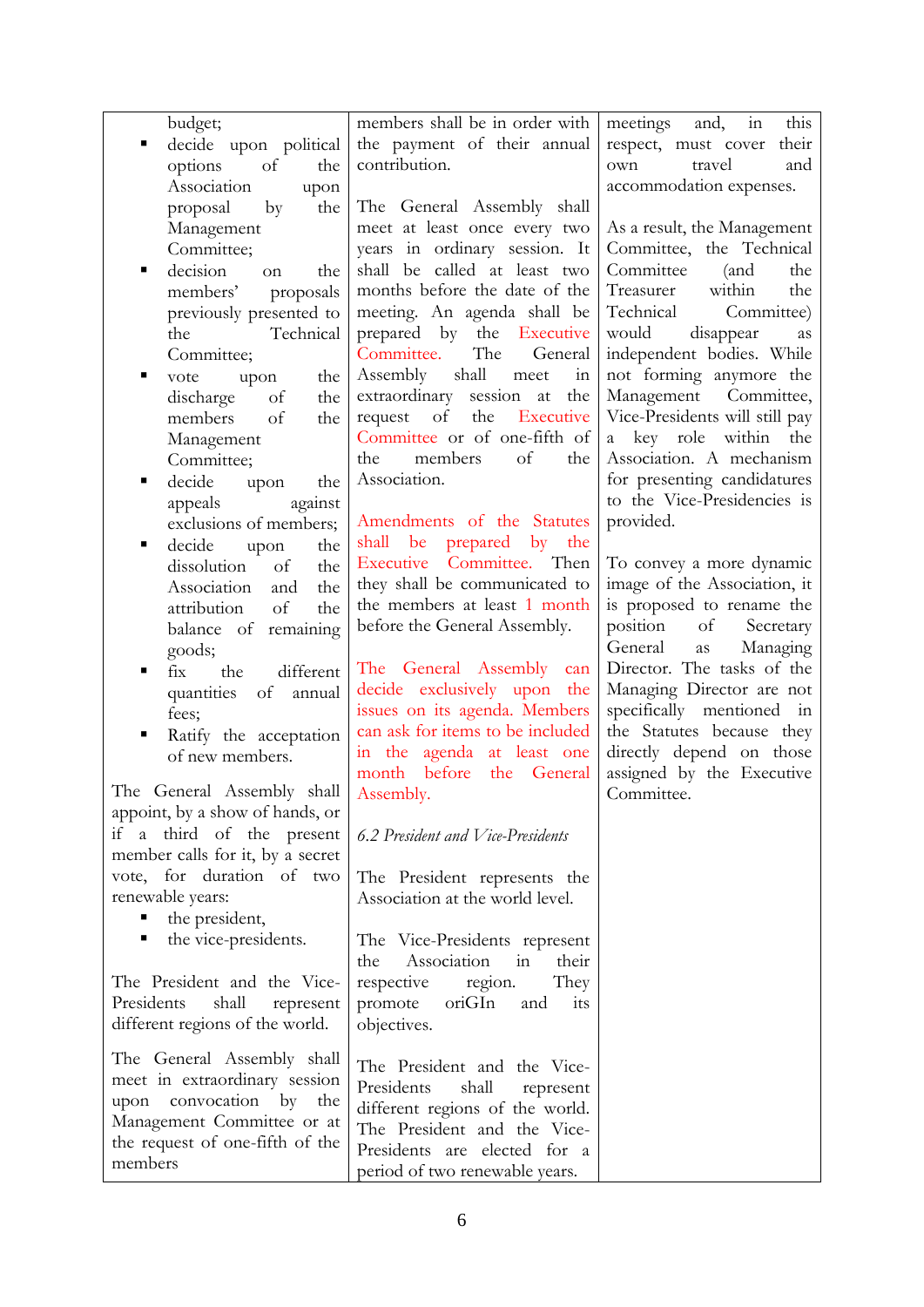### *7.2 Management Committee*

There shall be a Management Committee consisting of the President, the Vice-Presidents, the General Secretary. The Management Committee shall meet at least once every year.

The Management Committee shall deal with the management of the Association, the followup and attainment of the objectives of oriGIn and of the decisions of the General Assembly. It shall publish a report of activities for the General Assembly. It shall send the convocation for the General Assembly. It shall nominate the Secretary General and designate the treasurer of the organization.

#### *7.3 Technical Committee*

There shall be a Technical Committee consisting of experts in protection and promotion of GIs. This committee shall prepare the meetings of the Management Committee, shall cooperate on the activities of the Secretary General and submit the proposals to the Management Committee. The Technical Committee shall be nominated by the Management Committee for a period of two renewable years.

The Technical Committee shall meet upon request of the president and/or the Secretary General, who shall chair such meetings.

The President may participate on the Technical Committee

Upon a call for candidatures – which has to be sent by the Secretariat at least 2 months before the General Assembly – members of the Association wishing to serve as President or Vice-Presidents shall inform the Secretariat, at least 1 month before the General Assembly.

#### *6.3 Executive Committee*

The Association is managed by an Executive Committee. The Executive Committee is composed of a minimum of 3 and a maximum of 7 individuals representing members of the Association, elected by the General Assembly for a period of two renewable years.

Upon a call for candidatures – which has to be sent by the Secretariat at least 2 months before the General Assembly – individuals representing members of the Association wishing to serve in the Executive Committee shall inform the Secretariat, at least 1 month before the General Assembly.

The Executive Committee shall:

- manage the Association;
- **implement** the decisions of the General Assembly;
- **n** implement the strategy of the Association;
- establish and implement the annual budget;
- **Performance** the agenda of the General Assembly;
- prepare the report of activities to be presented at the General Assembly; **appoint** the Managing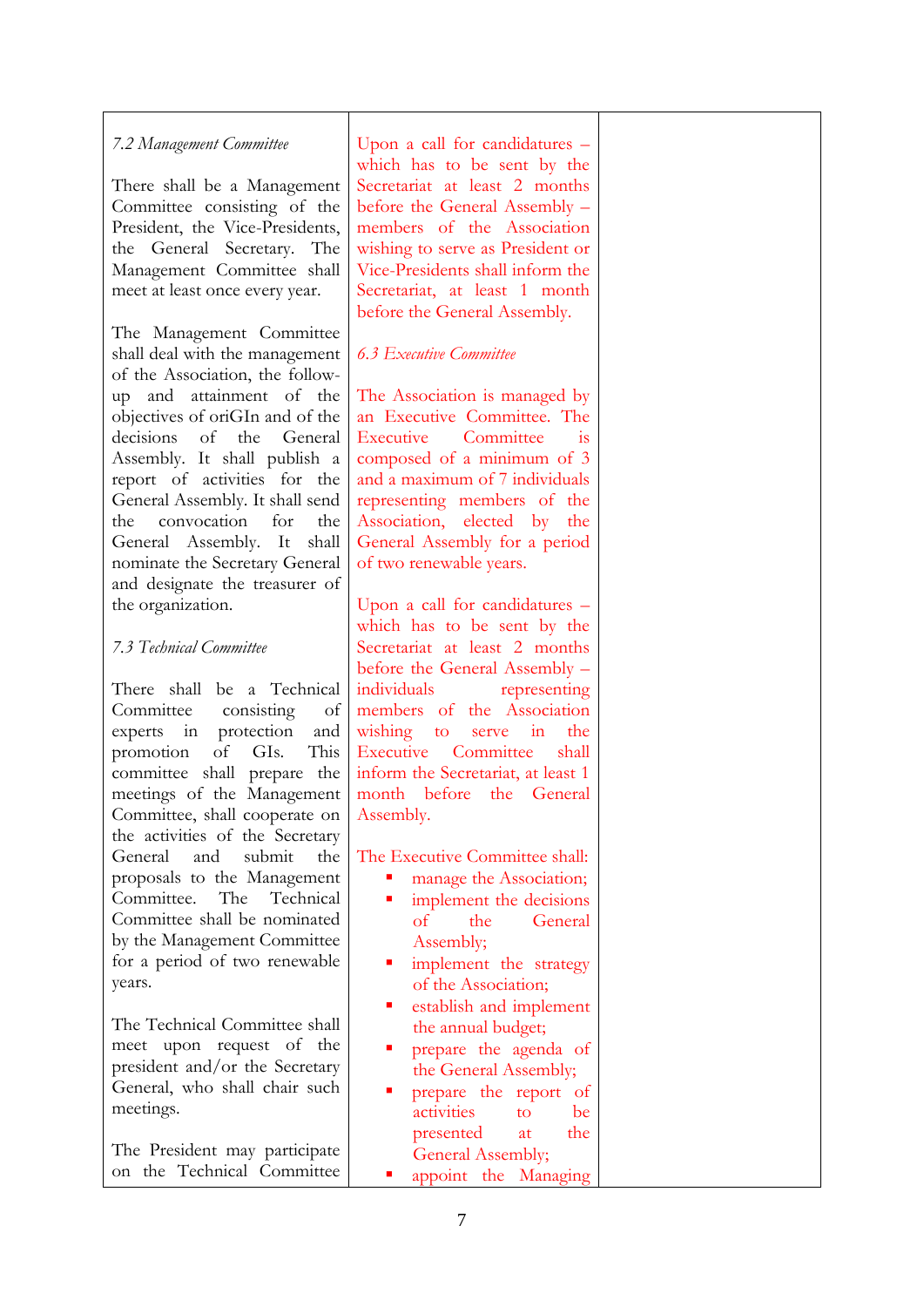| meetings.                                                                                                                                                                                                                                                                                                                                                                                                                       | Director<br>of<br>the                                                                                                                                                                                                                                                                                                                                                                |                                                                                                     |
|---------------------------------------------------------------------------------------------------------------------------------------------------------------------------------------------------------------------------------------------------------------------------------------------------------------------------------------------------------------------------------------------------------------------------------|--------------------------------------------------------------------------------------------------------------------------------------------------------------------------------------------------------------------------------------------------------------------------------------------------------------------------------------------------------------------------------------|-----------------------------------------------------------------------------------------------------|
| 7.4 Treasurer                                                                                                                                                                                                                                                                                                                                                                                                                   | Association and define<br>the terms of reference<br>and salary;                                                                                                                                                                                                                                                                                                                      |                                                                                                     |
| The Treasurer shall fulfill the<br>task of internal auditor of the<br>association or manage oriGIn's<br>account. In the case that the<br>treasurer is in charge of the<br>accountancy, the verification of<br>shall<br>the<br>accounts<br>be<br>undertaken by a member of the<br>association or a manager.<br>7.5. Secretary General<br>The<br>General<br>Secretary<br>designated by the Management<br>Committee shall form the | upon proposal of the<br>Managing<br>Director,<br>select the members of<br>staff<br>the<br>of<br>the<br>Association and define<br>their terms of reference<br>and salary;<br>carry out all tasks that<br>the<br>laws<br>and<br>the<br>Statutes do not assign to<br>any specific organs.<br>The Executive Committee shall<br>meet upon request of the<br>President and/or the Managing |                                                                                                     |
| General Secretariat.<br>He/She shall be the chief<br>executive of the Association.<br>He/she<br>the<br>assures<br>management and the financing<br>of the Association and shall<br>consult if necessary the Deputy<br>General Secretaries.<br>Appointed General Secretaries<br>shall be designated. They shall<br>encourage, together with the<br>Secretary General, the work of<br>the Technical Committee.                     | Director, who shall organize the<br>meeting.<br><b>6.4. Managing Director</b><br>The daily management of the<br>Association is ensured by the<br>Managing Director according to<br>the terms of reference prepared<br>by the Executive Committee.                                                                                                                                    |                                                                                                     |
| 8. Signature                                                                                                                                                                                                                                                                                                                                                                                                                    | 7. Signature                                                                                                                                                                                                                                                                                                                                                                         |                                                                                                     |
| The individual signature of the<br>individual<br>President<br><b>or</b><br>of the Secretary<br>signature<br>General shall validly engage the<br>Association up to a maximum<br>value set by the Management<br>Committee.<br>Above<br>that<br>amount, both signatures are<br>required.                                                                                                                                           | The individual signature of the<br>President or of the Managing<br>Director shall validly engage the<br>Association up to a maximum<br>value set by the Executive<br>Committee.<br>Above<br>that<br>amount, both signatures<br>are<br>required.                                                                                                                                      | Key decisions should be<br>Executive<br>taken by<br>the<br>Committee (for the ratio,<br>see art.6). |
|                                                                                                                                                                                                                                                                                                                                                                                                                                 |                                                                                                                                                                                                                                                                                                                                                                                      |                                                                                                     |